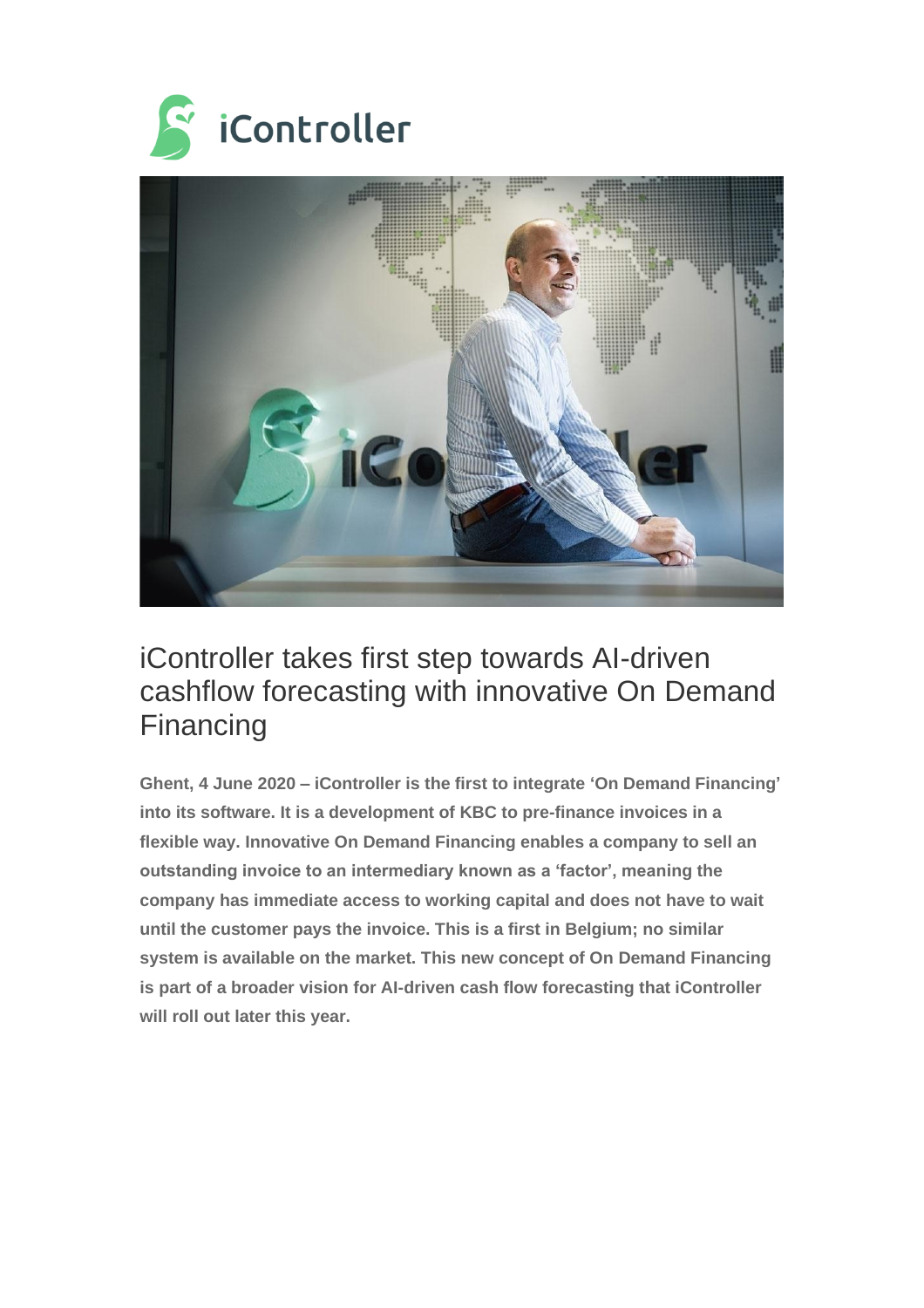Working capital is critically important to the proper functioning of a company. Now, within the context of the coronavirus crisis, it is becoming even more important and indeed essential for companies if they are to survive the crisis. KBC has joined forces with iController, a Belgian software company specialising in credit management, to be the first in Belgium to launch On Demand Financing, a system that allows companies for the first time to sell individual invoices with just a click of the mouse. With the integration of On Demand Financing, iController is taking a first step towards its ultimate goal of cash flow forecasting by integrating AI risk analysis.

## **On Demand Financing in a nutshell**

On Demand Financing (or customized factoring) is a way of flexibly pre-financing customer invoices. Pre-financing means that a company sells an outstanding invoice to an intermediary or 'factor', which in turn means the company immediately has money available to pay its suppliers and does not have to wait for its customer to pay.

In traditional factoring, companies enter into an agreement for all their invoices, but that is not always a necessity for companies. On the other hand, On Demand Financing allows you to sell individual invoices. Companies can decide for themselves which outstanding invoices they would like to have pre-financed and which ones they want to collect themselves. On Demand Financing is included in iController's credit management software suite and is easy to use: just click on the relevant invoice.

KBC's idea of abandoning the traditional factoring process and developing On Demand Financing perfectly fits the core idea that drives iController and the company's broader future-oriented strategy. Its goal is to help companies make their credit management process more efficient and transparent so that outstanding invoices can be collected more quickly and more working capital is available to support the company's growth. That is what iController wants to achieve by combining cash flow forecasting with integrated AI risk analysis. It was therefore a logical choice to develop and integrate this product with KBC and launch it in the market.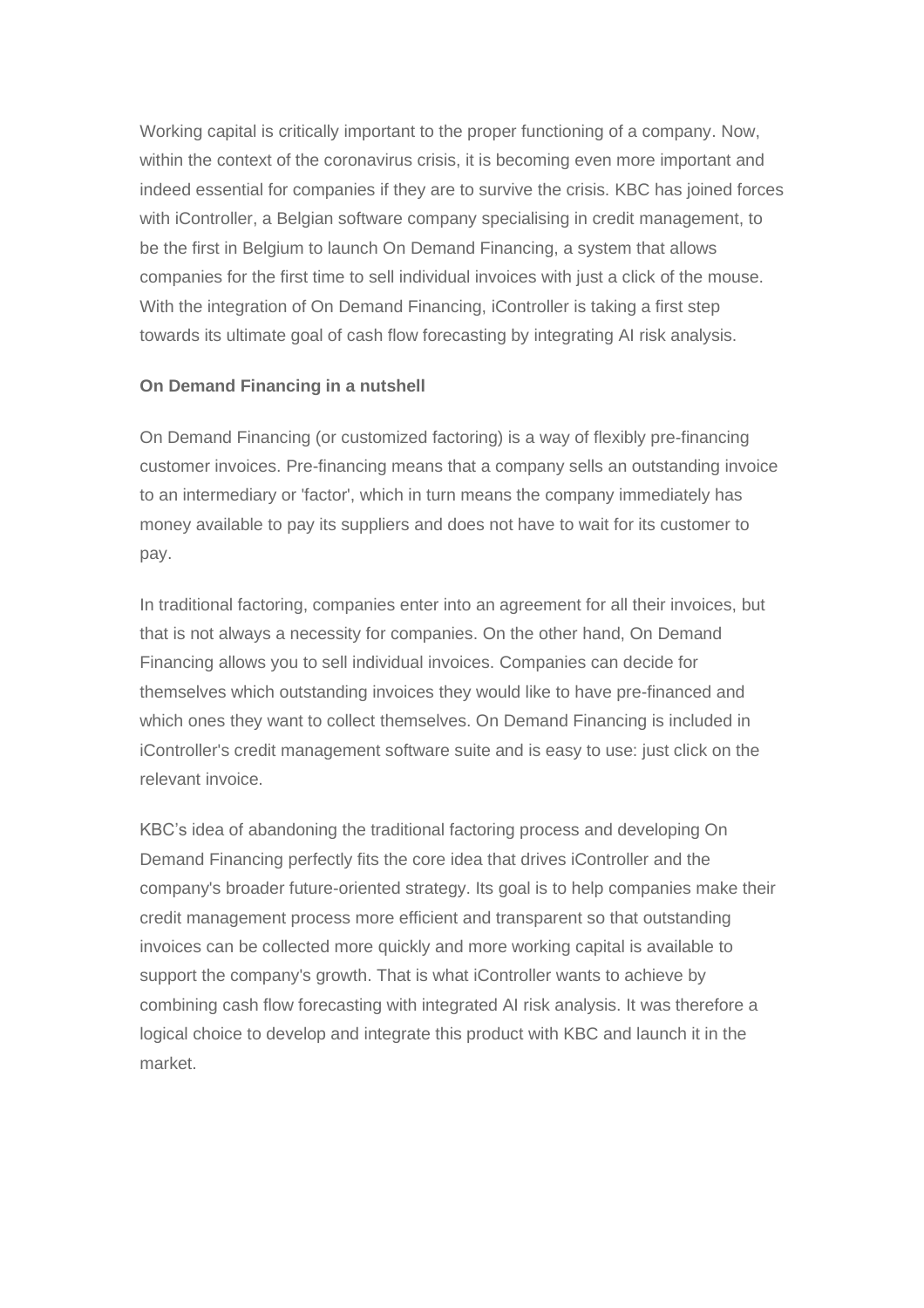## **iController's vision for the future**

**Peter Janssens, CEO of iController**, explains: *"The future of credit management lies in intelligent cash flow forecasting. Through seamless collaboration between people and AI, incoming and outgoing amounts are optimally predicted and companies can deal with any shortfalls that might arise. This is what is made possible by On Demand Financing."*

Cash flow forecasting is currently based on statistics, which predict when a customer will pay and where the potential risks are. However, this method has limited possibilities; not all parameters can be taken into account.

Using artificial intelligence in cash flow forecasting makes it possible to include a much wider range of factors in the calculation. Examples include the credit controller who keeps track of the invoice, the period when the invoice was drawn up and recurring patterns, such as a customer who always happens to pay after receiving a personal phone call from the credit controller. Since artificial intelligence is capable of learning, its analyses become more accurate over time and can take more factors into account.

*"With On Demand Financing, we are setting the standard and clearing the first hurdle towards AI-driven cash flow forecasting. The next step is to optimise the AI risk analysis, which will be released later this year. Our aim is to help companies make better risk management decisions and achieve a better cash position,"* says **Peter Janssens.**